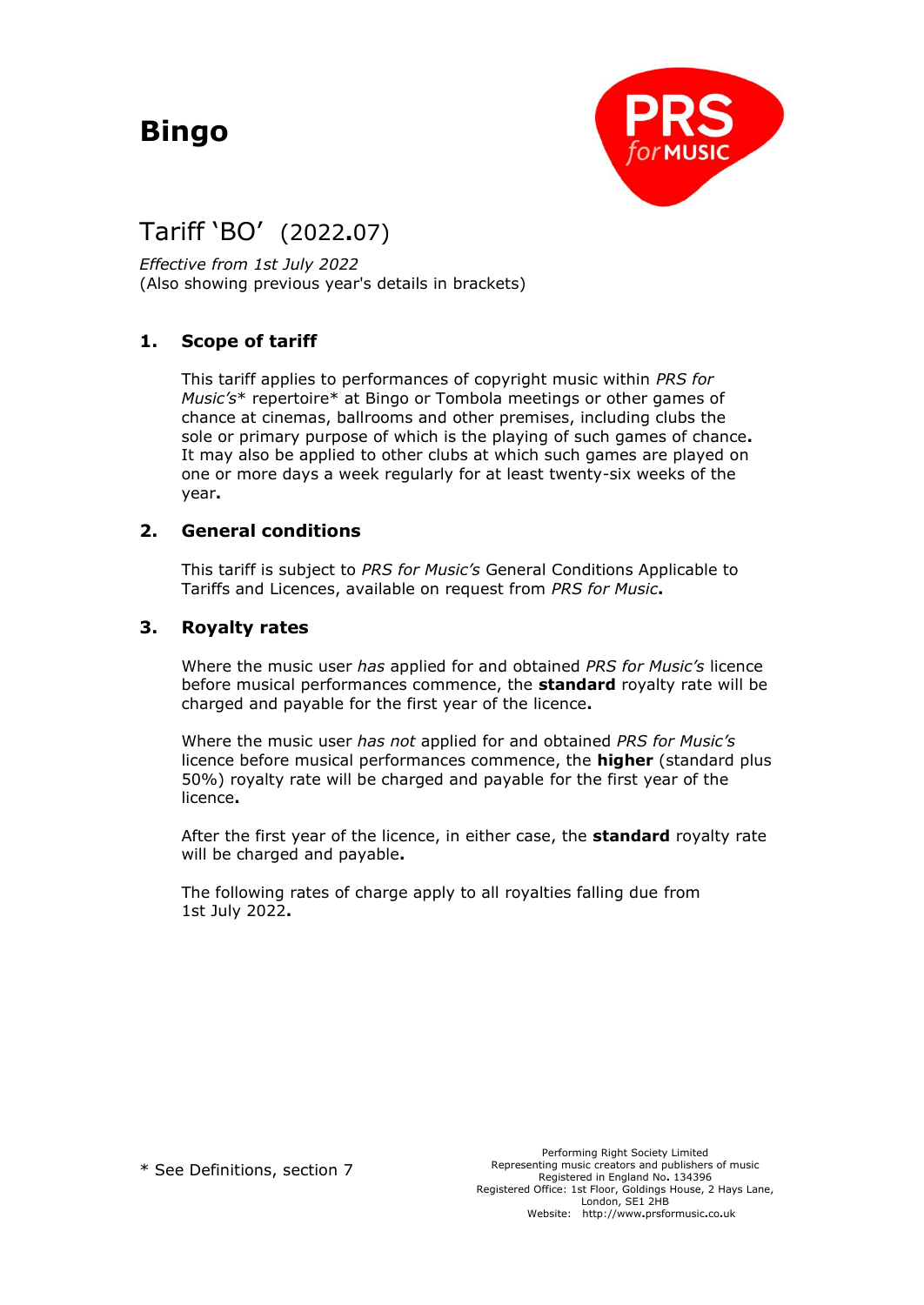|       |                                                                                                                                                                                                                                                                                                                                                                                                                                                                                                                        | <b>Higher</b>                        | Standard                             |
|-------|------------------------------------------------------------------------------------------------------------------------------------------------------------------------------------------------------------------------------------------------------------------------------------------------------------------------------------------------------------------------------------------------------------------------------------------------------------------------------------------------------------------------|--------------------------------------|--------------------------------------|
| 3.1   | <b>Background music</b>                                                                                                                                                                                                                                                                                                                                                                                                                                                                                                | royalty                              | royalty                              |
| 3.1.1 | For performances of background music by<br>mechanical means, such as record<br>players, compact disc players, tape<br>players, radios or television sets during a<br>period of up to 30 minutes before the<br>games commence and/or during short<br>interludes between games or sessions*<br>and/or during dispersal of the audience,<br>the royalty per session for each unit of<br>100 persons admitted* (or part thereof) is<br>For this purpose the total number of<br>persons admitted during the year is divided | 80.9 pence<br>(75.6 pence)           | 53.9 pence<br>$(50.4$ pence)         |
|       | by the total number of sessions held during<br>that year.                                                                                                                                                                                                                                                                                                                                                                                                                                                              |                                      |                                      |
| 3.2   | <b>Featured live music</b>                                                                                                                                                                                                                                                                                                                                                                                                                                                                                             |                                      |                                      |
| 3.2.1 | Where the annual expenditure on the<br>provision of music* is £17,295 (£16,791) or<br>more or, where the performances are<br>seasonal, such expenditure exceeds £766<br>(£744) per week, the annual royalty in<br>respect of performances covered by such<br>expenditure is calculated at                                                                                                                                                                                                                              | 9%<br>of such<br>expenditure<br>(9%) | 6%<br>of such<br>expenditure<br>(6%) |
|       | and                                                                                                                                                                                                                                                                                                                                                                                                                                                                                                                    |                                      |                                      |
| 3.2.2 | where the total annual expenditure on the<br>provision of music by performers is less<br>than £17,295 (£16,791) or, where the<br>performances are seasonal, £766 (£744)<br>per week, the annual royalty for such<br>performances will be calculated as follows:                                                                                                                                                                                                                                                        |                                      |                                      |
|       | Days of performance per annum                                                                                                                                                                                                                                                                                                                                                                                                                                                                                          |                                      |                                      |
|       |                                                                                                                                                                                                                                                                                                                                                                                                                                                                                                                        | £248.54<br>(E232.28)                 | £165.69<br>(E154.85)                 |
|       |                                                                                                                                                                                                                                                                                                                                                                                                                                                                                                                        | £331.31<br>(E309.63)                 | £220.87<br>(E206.42)                 |
|       |                                                                                                                                                                                                                                                                                                                                                                                                                                                                                                                        | £414.32<br>(E387.21)                 | £276.21<br>(E258.14)                 |
|       |                                                                                                                                                                                                                                                                                                                                                                                                                                                                                                                        |                                      |                                      |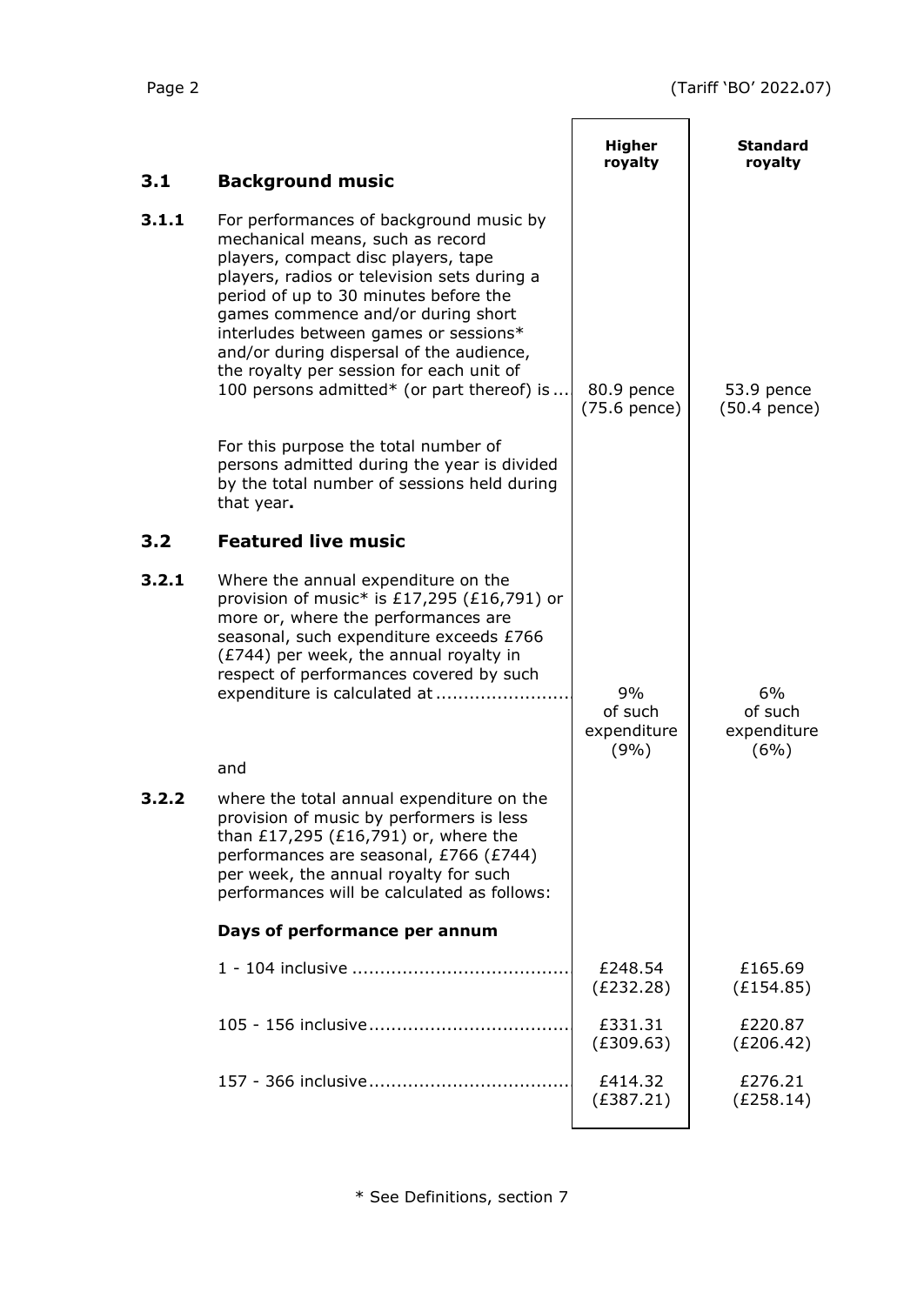| 3.3 | Minimum annual royalty                            | <b>Higher</b><br>royalty | <b>Standard</b><br>royalty |
|-----|---------------------------------------------------|--------------------------|----------------------------|
|     | The minimum annual royalty under this tariff is . | £165.80<br>(£154.95)     | £110.53<br>(E103.30)       |

#### **4. Particulars required and method of payment**

Not later than 30 days after the end of each licence-year a licensee under this tariff will furnish to *PRS for Music* a statement on *PRS for Music's* prescribed form and certified by an accountant who is qualified to be appointed auditor to a public company or who is approved by *PRS for Music* for the purpose, showing:

- the number of persons admitted during the preceding licence-year;
- the number of sessions held during the preceding licence-year;
- where appropriate, the annual expenditure on the provision of music during the preceding licence-year**.**

If these requirements cannot be met *PRS for Music* will, by its auditor or other agent, have the right of free access to the licensee's premises during the normal business hours but solely for the purpose of checking the particulars on which the charges under this tariff are from time to time assessed, for which purpose the licensee will make available to *PRS for Music's* auditor or agent all necessary records and books of account**.**

- **4.1** For the first year or period in respect of which *PRS for Music's* licence is required, a payment on account of the royalty will be assessed on the licensee's certified estimate of:
	- the total number of persons to be admitted;
	- the total number of sessions to be held;

and

where expenditure on the provision of music is likely to be in excess of £18,506 (£17,295) or if performances will be seasonal £820 (£766) per week,

• the amount of that expenditure**.**

At the commencement of each subsequent licence-year, the payment on account for the previous licence-year or period will be adjusted in accordance with the certified end-of-year figures referred to above and the licensee will simultaneously pay royalties on account for the ensuing year on the basis of those certified figures**.**